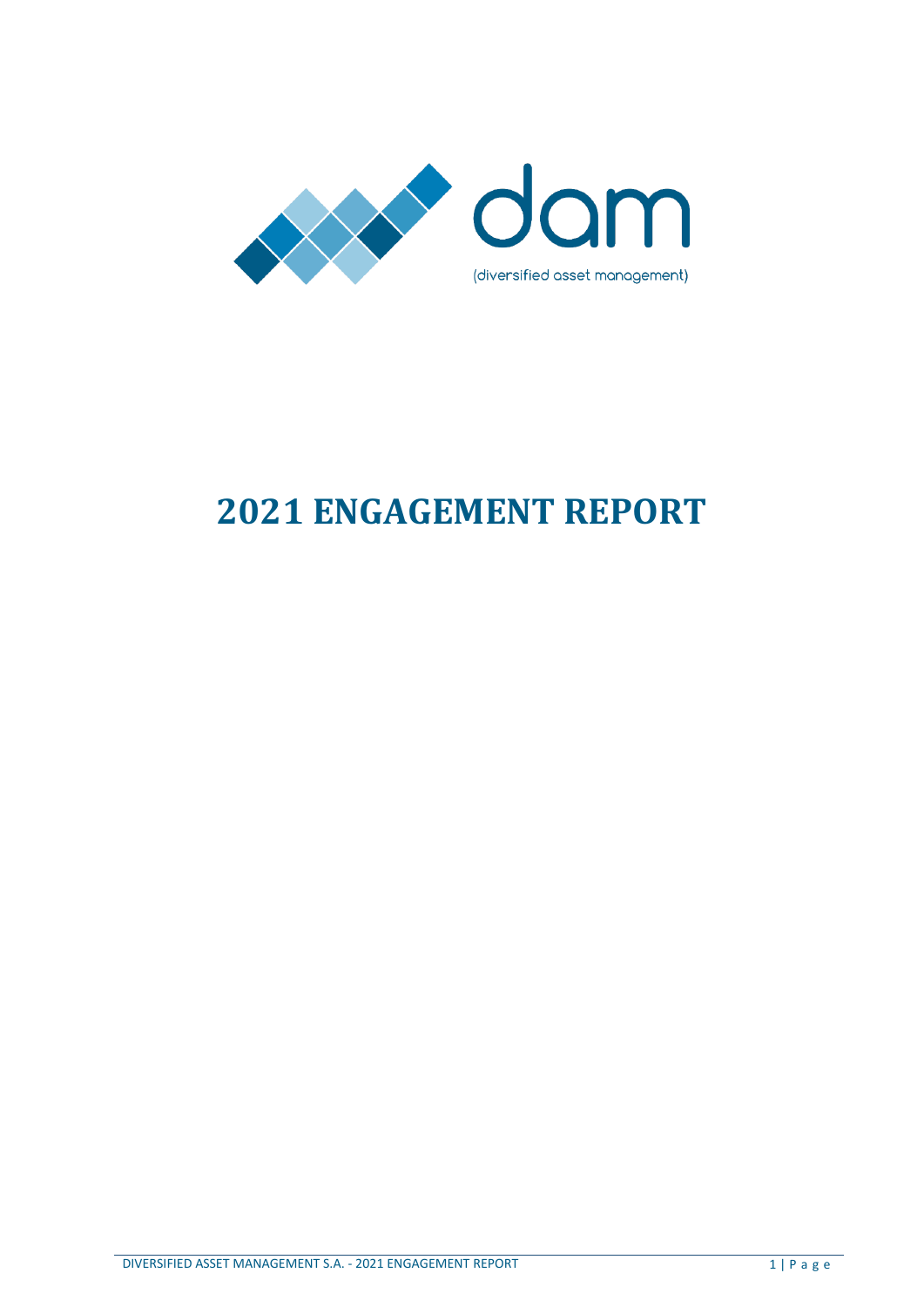

# **TABLE OF CONTENTS**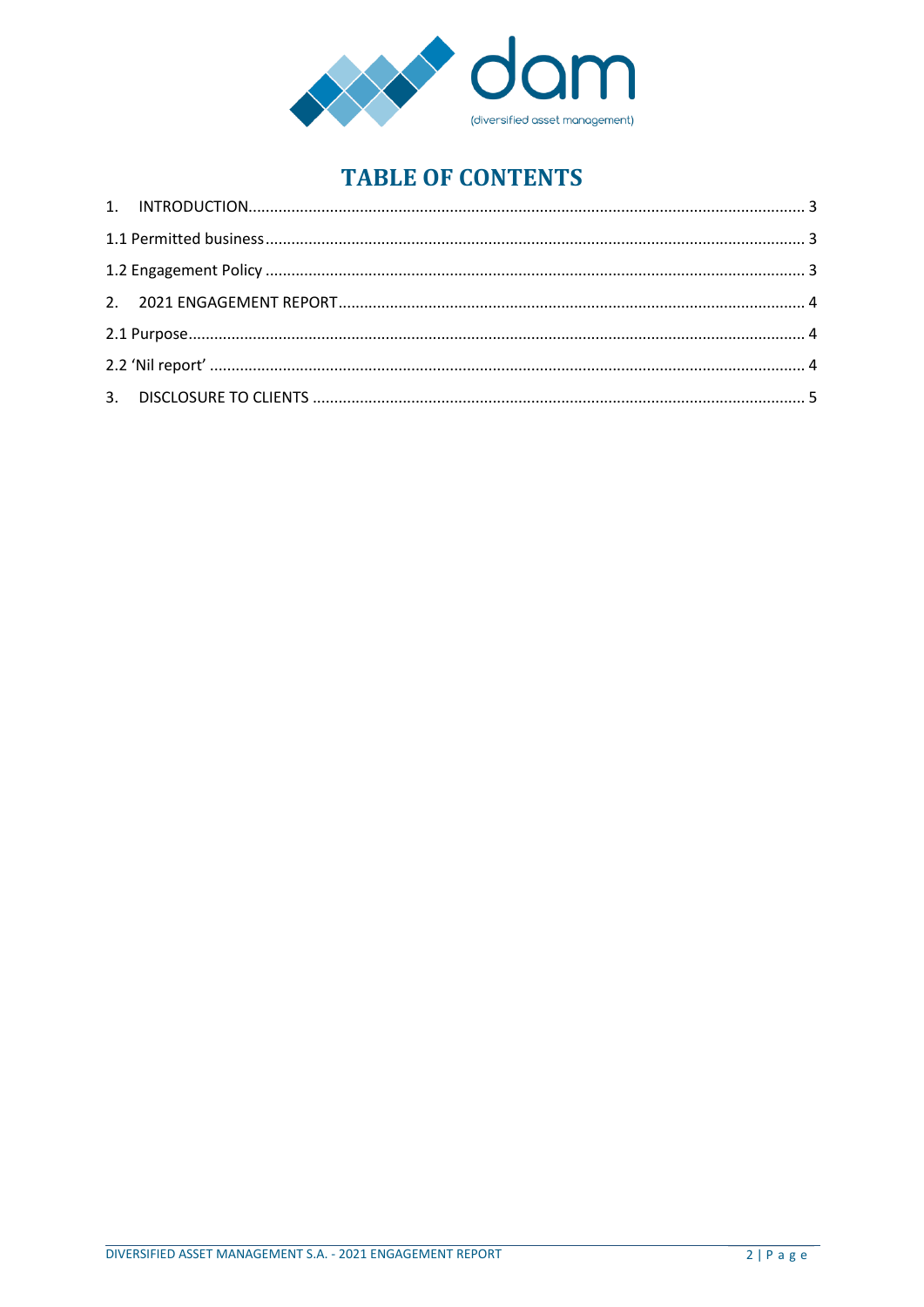

# <span id="page-2-0"></span>**1. INTRODUCTION**

# <span id="page-2-1"></span>**1.1 Permitted business**

DIVERSIFIED ASSET MANAGEMENT S.A. (hereinafter referred to as "DAM") is a wealth manager with its registered office in Luxembourg, and which is supervised by the *Commission de Surveillance du Secteur Financier* (hereinafter referred to as the "CSSF").

DAM conducts its business activities in accordance with Articles 24-1, 24-2, 24-4, 24-5 and 28-6 of the Law of April 5<sup>th</sup>, 1993 on the financial sector, as amended (hereinafter referred to as the "Law of 1993"). As per Section A of Annex II of the Law of 1993, DAM is licensed, in its capacity as a professional of the financial sector, specifically an investment firm, to provide the following investment services and activities:

- 1. reception and transmission of orders in relation to one or more financial instruments;
- 2. execution of orders on behalf of clients;
- 3. portfolio management;
- and
- 4. investment advice.

In addition, as per Section C of Annex II of the Law of 1993, DAM is licensed to offer the following ancillary services:

- 1. safekeeping and administration of financial instruments for the account of clients, including custodianship and related services such as cash/collateral management;
- 2. granting credits or loans to an investor to allow the latter to carry out a transaction in one or more financial instruments, where the firm granting the credit or loan is involved in the transaction;
- 3. foreign exchange services where these are connected to the provision of investment services; and
- 4. investment research and financial analysis or other forms of general recommendation relating to transactions in financial instruments.

Also, DAM is authorised to carry out family office activities, in accordance with the Law of December  $21<sup>st</sup>$ , 2012 relating to the Family Office activity, as amended.

Finally, it is to be noted that, in accordance with the categorisation of investment firms introduced as of June 26<sup>th</sup>, 2021, i.e. further to the entry into force of the Investment Firms Regulation<sup>1</sup>, DAM is a socalled Class 2 IFR investment firm.

# <span id="page-2-2"></span>**1.2 Engagement Policy**

 $\overline{a}$ 

In accordance with the provisions of the Law of August  $1<sup>st</sup>$ , 2019, amending the Law of May 24<sup>th</sup>, 2011 on the exercise of certain rights of shareholders at general meetings of listed companies (hereinafter referred to as the "2019 Law"), the Engagement Policy of DAM describes how the latter, when offering discretionary portfolio management services to its clients, integrates shareholder engagement in the respective investment strategies of client portfolios.

Specifically, the Engagement Policy, which is available on the Website of DAM [\(https://dam-lux.com\)](https://dam-lux.com/), describes how the latter intends to:

 monitor the companies (hereinafter referred as "Target Companies") in the shares of which it invests on behalf its clients in respect of various subject matters, including strategy, financial

<sup>1</sup> Regulation (EU) 2019/2033 of the European Parliament and of the Council of November 27<sup>th</sup>, 2019 on the prudential requirements of investment firms.

DIVERSIFIED ASSET MANAGEMENT S.A. - 2021 ENGAGEMENT REPORT 3 | P a g e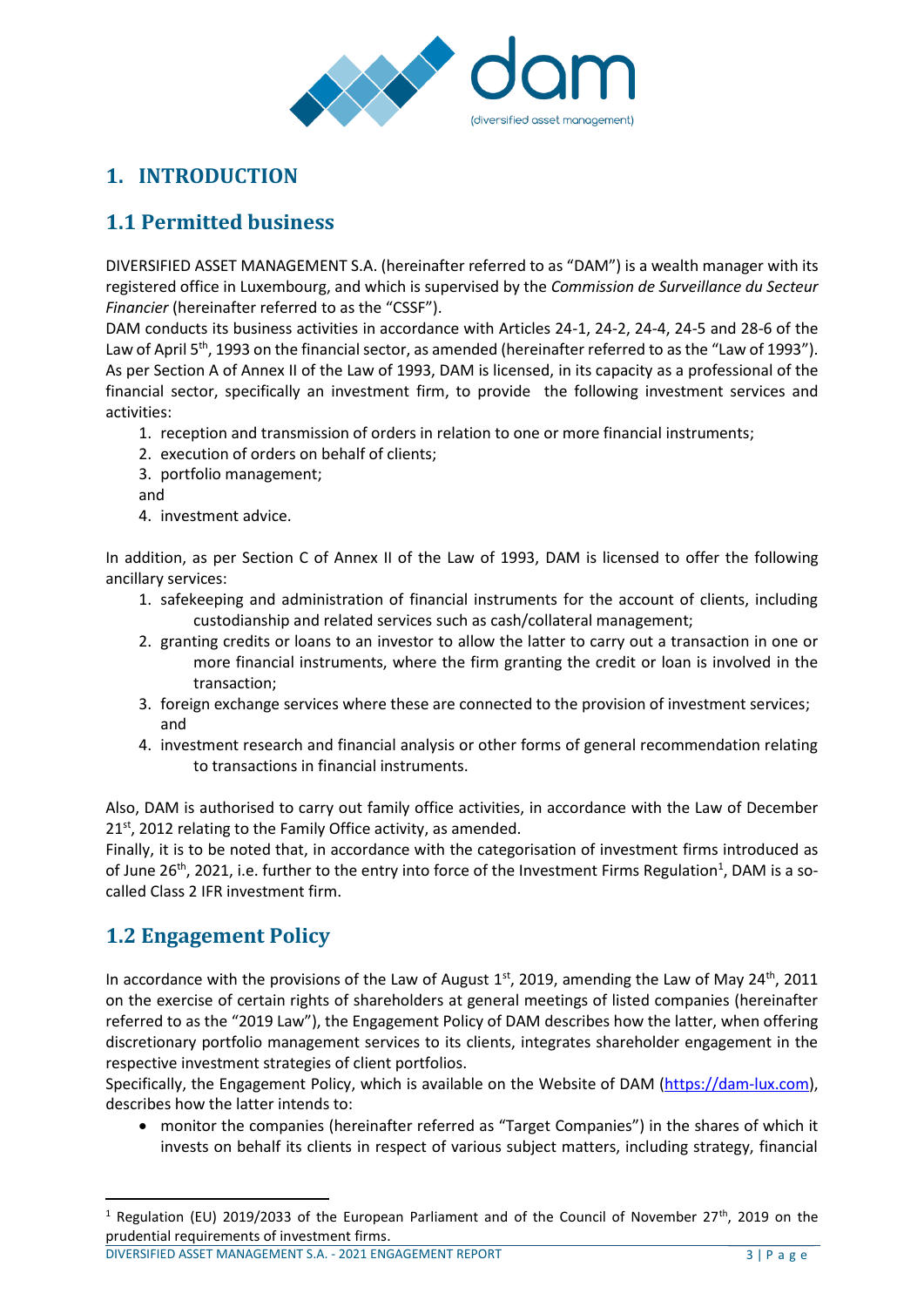

and non-financial performance and risk, capital structure, social and environmental impact and corporate governance;

- conduct dialogues with the Target Companies;
- exercise voting rights attached to the shares of the Target Companies;
- cooperate with other shareholders of the Target Companies;
- manage actual and potential conflicts of interests in relation to its shareholder engagement.

It is to be noted that the Engagement Policy of DAM applies exclusively to the shares of those Target Companies (i) which have their registered offices in European Union (hereinafter referred to as the "EU") Member States and (ii) the shares of which are admitted to trading on a regulated market situated or operating within EU Member States.

#### *Materiality principle*:

Finally, in recognition of the limited ability of DAM to exercise significant influence on Target Companies in those circumstances where shareholdings of client portfolios are not material, the Engagement Policy clarifies that DAM will not integrate shareholder engagement in the respective investment strategies of client portfolios if the aggregate shareholdings of the said portfolios in individual Target Companies amount to less than 3% of the latter's outstanding shares (as calculated on the basis of the full market capitalisation methodology, as opposed to the free-float methodology).

## <span id="page-3-0"></span>**2. 2021 ENGAGEMENT REPORT**

### <span id="page-3-1"></span>**2.1 Purpose**

In accordance with the provisions of the 2019 Law, the purpose of this 2021 Engagement Report is to publicly disclose how the Engagement Policy of DAM was implemented over the January  $1^{st}$  to December 31<sup>st</sup>, 2021 period (hereinafter referred to as the "reporting period"), including in particular a general description of voting behaviour, an explanation of the most significant votes and the use of the services of proxy advisors, if any.

### <span id="page-3-2"></span>**2.2 'Nil report'**

Over the reporting period, the aggregate shareholdings of DAM's client portfolios in individual Target Companies always amounted to less than 3% of the latter's outstanding shares.

**Accordingly, in accordance with the materiality principle more fully described above, under '1.2 Engagement Policy', DAM did not integrate shareholder engagement in the respective investment strategies of client portfolios over the reporting period.**

**As a result, over the reporting period, DAM (i) did not monitor Target Companies in respect of various subject matters, including strategy, financial and non-financial performance and risk, capital structure, social and environmental impact and corporate governance; (ii) did not conduct dialogues with the Target Companies; (iii) did not exercise voting rights attached to the shares of the Target Companies; (iv) did not cooperate with other shareholders of the Target Companies; and (v) did not manage actual and potential conflicts of interests in relation to its shareholder engagement. Therefore, this 2021 Engagement Report is a 'nil report'.**